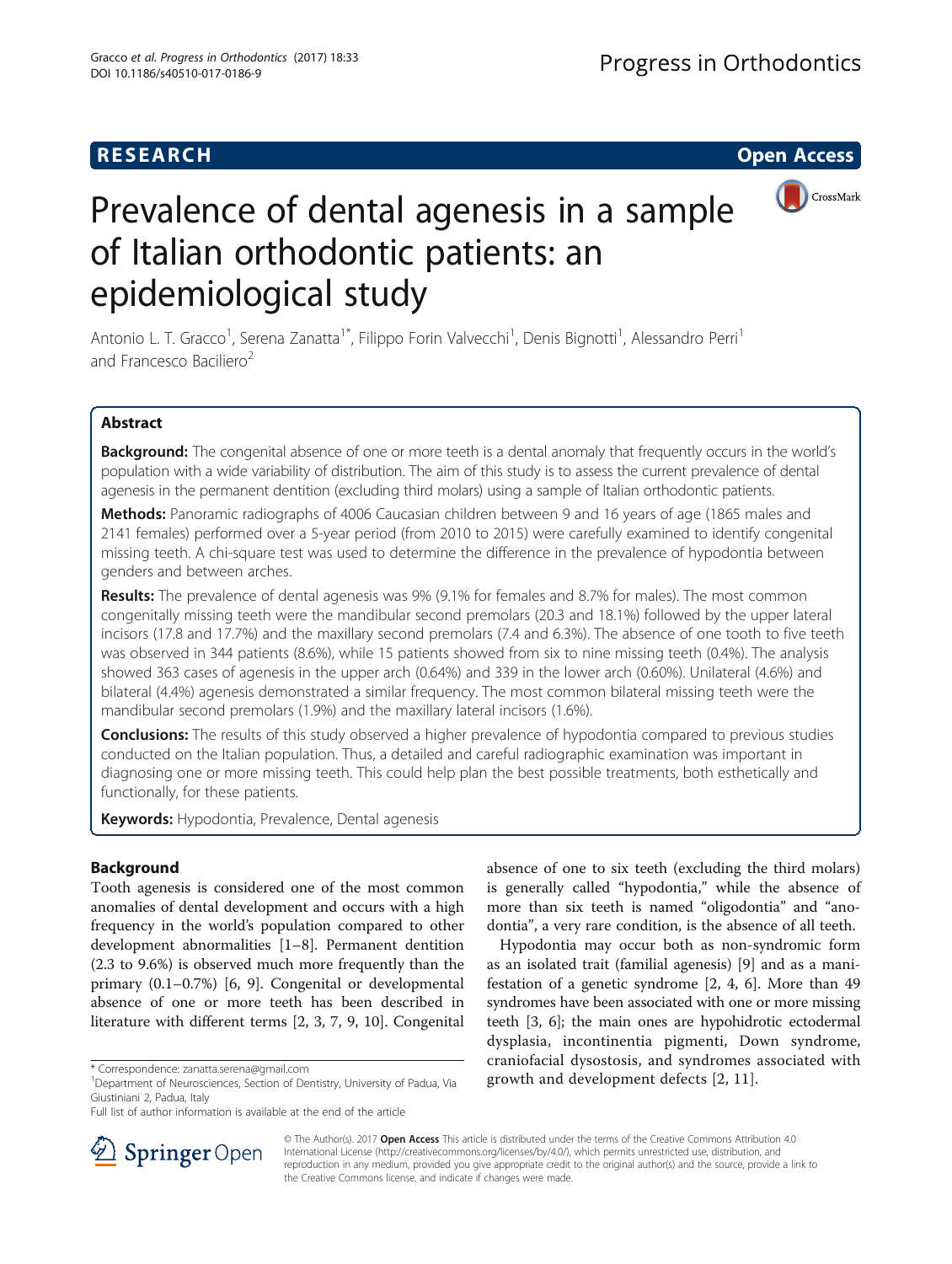Studies based on prevalence and distribution of hypodontia demonstrated a high variability depending on sample size, gender, race, and ethnic provenance [[1](#page-5-0), [8](#page-6-0)–[10](#page-6-0), [12](#page-6-0), [13](#page-6-0)].

A meta-analysis conducted by Polder showed that prevalence varied in the world from 2.2% in the Saudi Arabia to 6.3% in the Australian population. In the European population, it varied from 3.4% in Switzerland to 10.1% in the population of Norway [\[10](#page-6-0)].

A Medline research project performed in June 2015 found five studies on the prevalence of hypodontia in the Italian population [[14](#page-6-0)–[18](#page-6-0)]. The most recent was published in 1993, so our purpose was to assess whether the prevalence of congenital missing teeth had changed compared to previous studies. Moreover, this is the first research project performed in Italy on a sample of orthodontic patients.

The purpose of this study was to examine the current prevalence and distribution of hypodontia in the permanent dentition (excluding third molars) in a sample of Italian orthodontic patients, determining which are the most affected teeth and to compare our results with those of other studies.

## **Methods**

This is a retrospective, observational, and multicentric study. The research was approved by the Ethics Committee of the Medical School of the University of Padua (protocol number 41648). All patients signed a formal consent for researchers to use and publish their personal data in the research project.

The initial sample included all panoramic radiographs of Italian orthodontic patients (4196) between 9 and 16 years of age performed over a 5-year period (2010– 2015) at the Dental School of the University of Padua and two private dental offices located in Vicenza and Verona. All patients visited these dental clinics for an orthodontic evaluation. The radiographic machines were the same with uniform features. The inclusion criteria for this study were patients of Caucasian origin, patients with no history of medical problems, patients with no history of any syndrome, presence of panoramic radiograph with good quality, and patients between 9 and 16 years of age.

All selected files were examined by the same operator in a dark room using X-ray viewer to identify the presence of dental agenesis (excluding third molars). A tooth was diagnosed as congenitally missing if the mineralization of its crown could not be identified on orthopantomogram. The operator analyzed the records and the medical history of the patients and excluded 190 records, considering the following exclusion criteria: agenesis of third molars, patients with missing teeth for decay processes, avulsions or extracted for orthodontics or other reasons, panoramic radiography

of Non-Caucasian patients, patients with facial clefts and craniofacial syndromes, and poor image quality of panoramic radiographs. The final sample of this study included 4006 panoramic radiographs: 1865 males with a mean age of 11.1 years and 2141 females with a mean age of 12.4 years. Data obtained from panoramic radiographs and patients' records were recorded according to gender, subject's date of birth, age at time of radiography, number of missing teeth and their location, maxillary versus mandibular agenesis, and right versus left side.

## Statistical analysis

The data was analyzed using the R software version 3.2.2 (R Core Team, 2015) on Linux/Ubuntu 12.04.

Data found in this study was described using descriptive statistical analysis. The chi-square statistical test was applied to analyze the frequency of agenesis between genders (males/females) and between maxilla and mandible; the level of significance was set at  $P < 0.05$ .

## Results

The final dataset comprised 4006 patients of Caucasian origin, of which 3647 had no missing permanent teeth. A total of 196 females and 163 males examined showed at least one congenitally missing tooth (excluding third molars), bringing the total to 359 patients. The female hypodontia prevalence was higher than males (9.1 and 8.7%, respectively), although difference between gender was not statistically significant. The overall prevalence of hypodontia was found to be 9% of the total sample population. The overall prevalence of oligodontia was 0.4% of the studied sample: there were 15 patients, nine females (0.22%) and six males (0.15%) with the absence of six or more teeth excluding the third molars (Table [1\)](#page-2-0).

In 359 patients, a total of 702 permanent teeth were missing (401 in females [0.7%] and 301 in males [0.6%]). Of all the examined patients, 176 had one missing tooth (4.4%), 127 (3.2%) had two missing teeth, 19 (0.5%) had three missing teeth, 17 (0.4%) had four missing teeth, and 5 (0.1%) had five missing teeth. The difference between males and females was not statistically different (Fig. [1](#page-2-0)).

The most commonly congenitally missing teeth were the lower left second premolar (20.3% of the sample), followed by the lower right second premolar (18.1%), the upper lateral incisors (17.8 and 17.7%), the upper left second premolar (7.4%), the upper right second premolar (6.3%), and the upper right first premolar (2.6%). There were no significant differences between the right and left sides for any particular tooth (Table [2\)](#page-3-0).

There were 363 missing teeth in the maxilla (0.64%) and 339 missing teeth in the mandible (0.60%). The number of missing teeth in the maxilla was slightly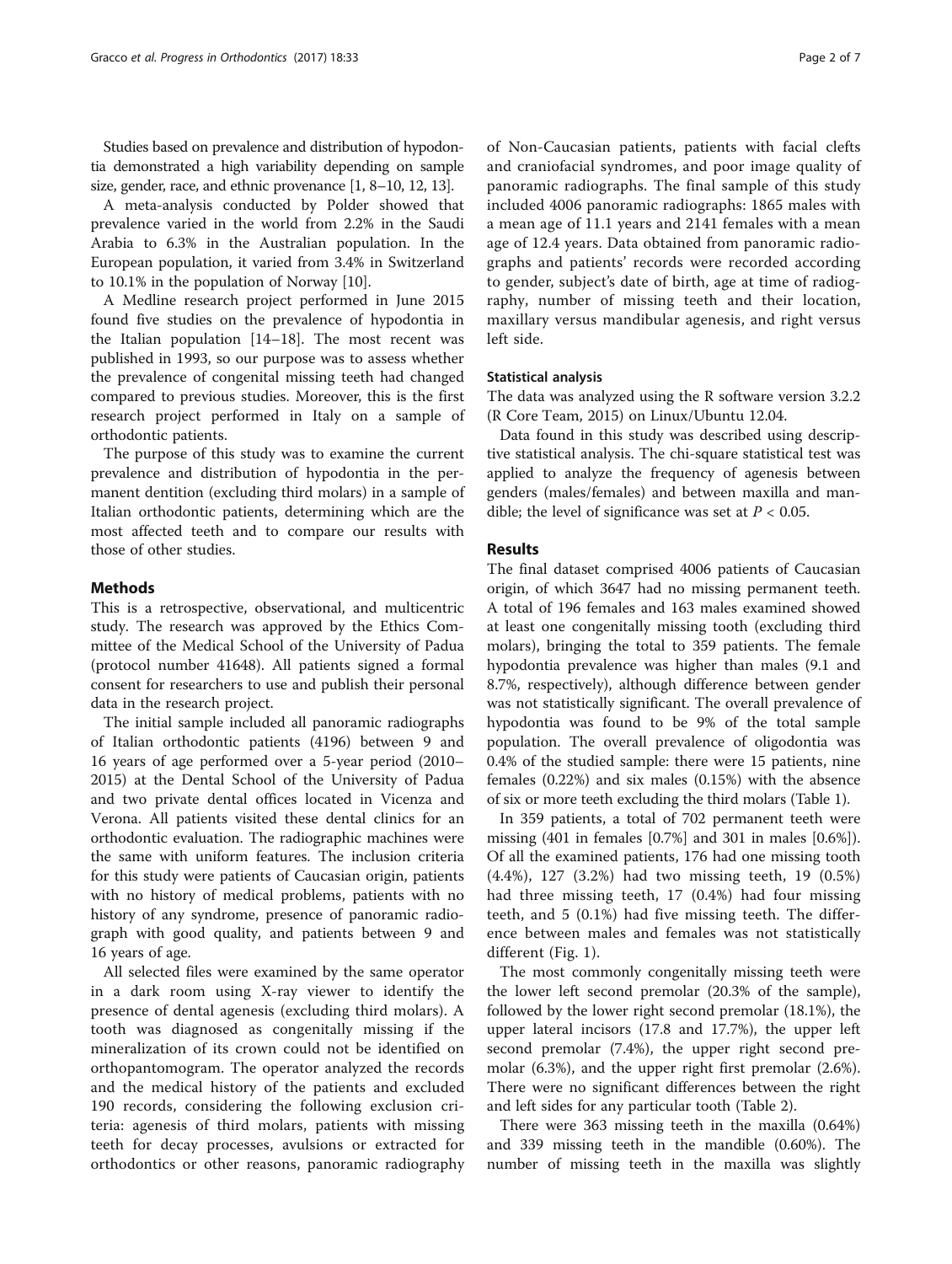<span id="page-2-0"></span>Table 1 Distribution of the patients by gender and number of missing teeth

|                                  | Number of missing teeth  | Males        | <b>Females</b> | Total       |
|----------------------------------|--------------------------|--------------|----------------|-------------|
| Patients with dental agenesis    | From 1 to 5 (hypodontia) | 157 (3.9%)   | 187 (4.7%)     | 344 (8.6%)  |
|                                  | 6 or more (oligodontia)  | $9(0.2\%)$   | $6(0.1\%)$     | 15 (0.3%)   |
| Patients without dental agenesis | No one                   | 1702 (42.5%) | 1945 (48.5%)   | 3647 (91%)  |
| Total                            |                          | 1868 (46.6%) | 2138 (53.3%)   | 4006 (100%) |

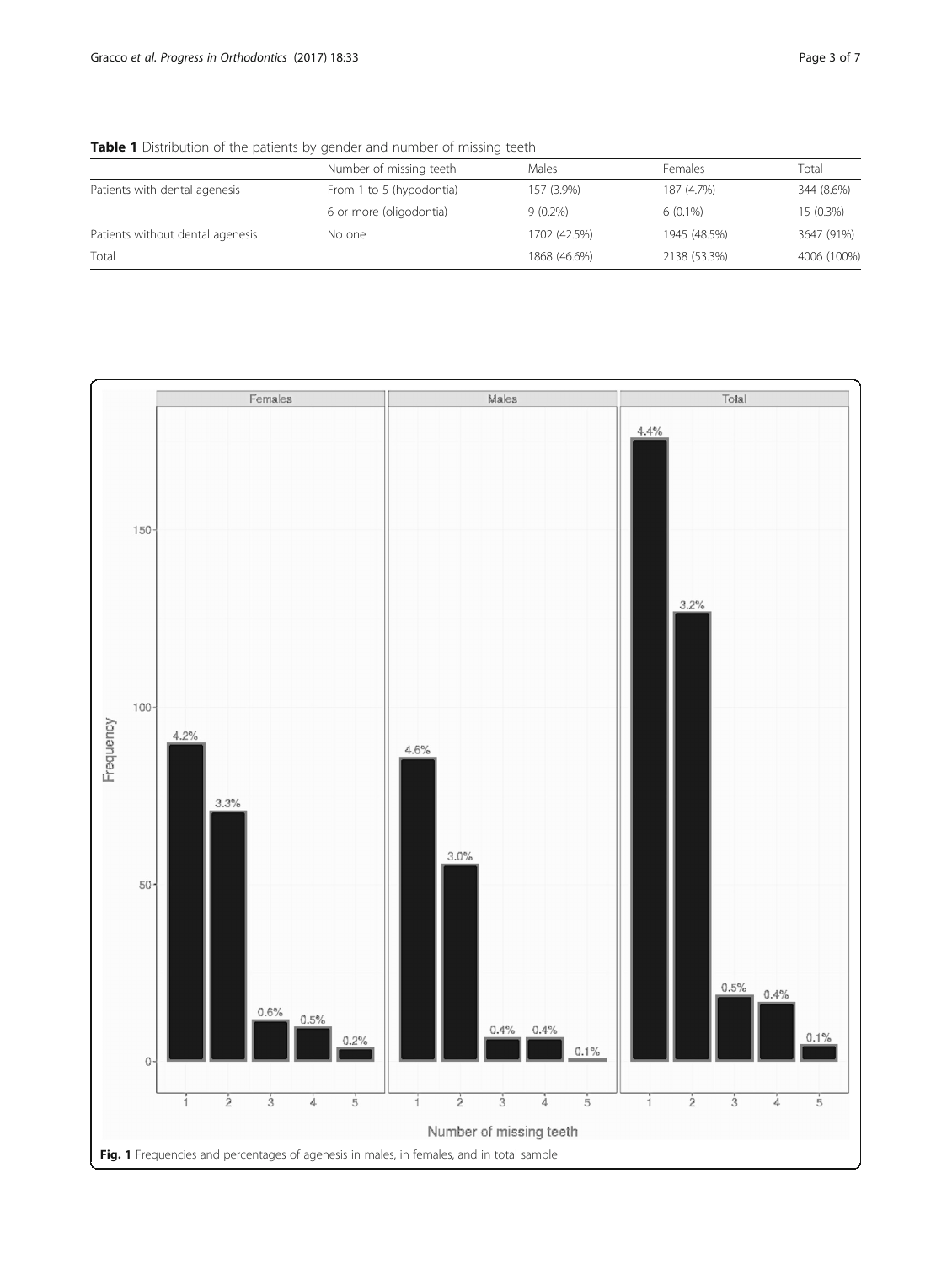<span id="page-3-0"></span>Table 2 Ranking of the most frequent missing teeth divided between sexes

| Teeth                                                                                                                             |                    | 45 |                   |                                                                                                     | 25 | ۱5. | 14 | 24 | 32 | 42 | -34 | 44 | Total                                                                                  |
|-----------------------------------------------------------------------------------------------------------------------------------|--------------------|----|-------------------|-----------------------------------------------------------------------------------------------------|----|-----|----|----|----|----|-----|----|----------------------------------------------------------------------------------------|
| Males $N$ $(\%)$                                                                                                                  | 41 (7.8)           |    | 39 (7.4) 39 (7.4) |                                                                                                     |    |     |    |    |    |    |     |    | 43 (8.2) 20 (3.8) 11 (2.1) 10 (1.9) 8 (1.5) 8 (1.5) 6 (1.1) 5 (0.9) 4 (0.8) 234 (44.5) |
| Females N (%) 66 (12.5) 56 (10.6) 55 (10.4) 50 (9.5) 19 (3.6) 22 (4.2) 4 (0.8) 5 (0.9) 3 (0.6) 5 (0.9) 4 (0.8) 3 (0.6) 292 (55.5) |                    |    |                   |                                                                                                     |    |     |    |    |    |    |     |    |                                                                                        |
| Total $N$ $(\%)$                                                                                                                  | 107 (20.3) 95 (18) |    |                   | 94 (17.8) 93 (17.7) 39 (7.4) 33 (6.3) 14 (2.6) 13 (2.5) 11 (2.1) 11 (2.1) 9 (1.7) 7 (1.3) 526 (100) |    |     |    |    |    |    |     |    |                                                                                        |

higher, but the difference between the two arches was not statistically significant ( $\chi^2$  (1) = 0.76, P = 0.38). There were 118 patients with one missing tooth in the upper arch (2.9%) while in the lower arch there were 90 (2.2%). In the upper arch, there were 90 patients with two missing teeth (2.02%), and in the lower arch, there were 84 (2.09%) (Table 3).

There were at least 218 patients with at least one missing tooth in the maxilla (5.4%), while there were fewer patients missing at least one tooth in the mandible, equal to 195 (4.7%). The number of patients with agenesis did not differ statistically significantly between the maxilla and the mandible  $(\chi^2 (1) = 1.23, p = 0.26)$ .

Unilateral agenesis occurred with a frequency of 4.6%; bilateral agenesis manifested a frequency of 4.4%. Unilateral and bilateral agenesis had the same probability of occurrence, with no difference between genders: 4.4% of females had a unilateral agenesis and 4.8% a bilateral agenesis. Likewise, 4.7% of males showed a unilateral agenesis and 4.0% a bilateral agenesis. The chi-square test pointed out a similarity of males and females on this feature  $(\chi^2 (2) = 1.49, p = 0.47)$ .

Teeth that resulted missing simultaneously were mainly mandibular second premolars (1.9%) and the two maxillary lateral incisors (1.6%). This pairing of agenesis can also sometimes be found missing in cross combination: patients with four or more missing teeth presented the agenesis of mandibular second premolars combined with the two lateral incisors or with the maxillary second premolars.

We defined "co-occurrence" as the concomitant lack of two teeth; we calculated the patients in which each tooth was missing in conjunction with all others. We built a graph in which each node represented a tooth (Fig. [2](#page-4-0)).

## **Discussion**

The prevalence of tooth agenesis, excluding third molars, was observed at 4.89% among females and 4.07% for males, for a total of about 9% for both sexes together.

This result showed a higher prevalence compared with the two previous Italian studies on this topic and confirms that hypodontia is a common developmental anomaly in Italian children. In the analysis of Lo Muzio et al., the prevalence was 5.17% [\[14](#page-6-0)], and according to the data of Polastri et al., the prevalence was 5.14% [\[15](#page-6-0)]. The sample studied by Polastri et al. included 700 national servicemen aged between 19 and 26, so it was much smaller and very different from our sample of patients. This research is the first of its kind in Italy analyzing the prevalence of dental agenesis in a sample of orthodontic patients. Comparing our results with those of a study of the non-orthodontic Italian sample, we found a slightly higher prevalence of dental agenesis (9% against 7.1%), perhaps because it is more likely that a patient with one or more missing teeth gets to an orthodontic visit.

According to literature review on the prevalence of agenesis, we could state that the range of prevalence values varies from 2.8% in the Malaysian population [[19](#page-6-0)] to 12.6% in the German population [[20\]](#page-6-0).

Also, in the same population, different studies reported various values of prevalence: Celikoglu et al. determined prevalence of 4.6% in Turkish orthodontic patients [[21](#page-6-0)] while Sisman et al. found a prevalence of 7.54% in another sample of the Turkish population [[22](#page-6-0)].

The result of this study pointed out a higher prevalence in Italy than in most other countries. A higher prevalence rate was found in a few other studies: Chung et al. estimated a prevalence of 11.2% in Korean population [\[23](#page-6-0)] and Hunstadbraten of 10.1% in Norway [\[10](#page-6-0)]. A very high prevalence was also reported in two German studies (12.6% [\[20](#page-6-0)] and 11.3% [[6\]](#page-6-0)). The wide range of prevalence values observed in these studies has indicated that geographic, gender, races, and genetics differences as well as the big differences in the sample size and criteria of selection play a fundamental role in the varied results of studies of hypodontia. This wide range could make the comparison of the result of this study very limiting with other previous studies.

Table 3 Number of dental agenesis divided by dental arches

| Number of dental agenesis per patient |              |            |            |           |                     |            |           |                  |            |            |  |
|---------------------------------------|--------------|------------|------------|-----------|---------------------|------------|-----------|------------------|------------|------------|--|
|                                       |              |            |            | $\prec$   | 4                   |            | h         |                  |            |            |  |
| Maxilla                               | 3788 (94.5%) | 118 (2.9%) | 81 (2.02%) | 8 (0.2%)  | 6 (0.14%)           | $(0.02\%)$ | 1 (0.02%) | (0.02%)          | $(0.02\%)$ | $(0.02\%)$ |  |
| Mandible                              | 3811 (95.1%) | 90 (2.2%)  | 84 (2.09%) | 11 (0.3%) | 6 (0.14%) 2 (0.05%) |            | 2 (0.05%) | $\left( \right)$ |            |            |  |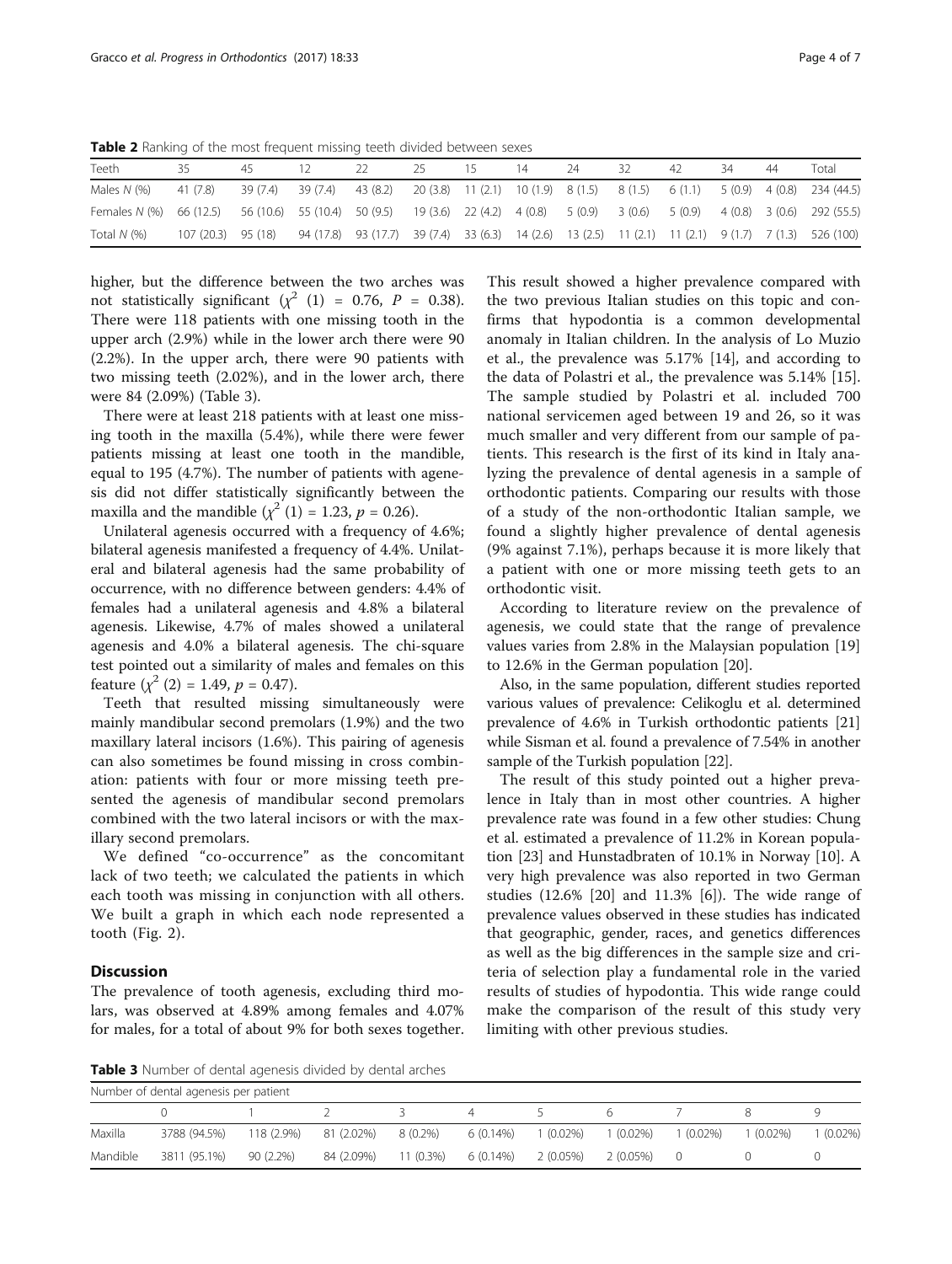$12$ 



<span id="page-4-0"></span>

Polder examined a total of 28 studies and concluded that the prevalence of dental agenesis in females was almost 1.4 times higher than in males [\[10](#page-6-0)]. In this study, there was no significant difference between the prevalence of hypodontia in males (4.07%) and females (4.89%). Females presented a higher prevalence of congenital missing teeth, which is in agreement with the majority of reports by Grahnèn [[24\]](#page-6-0), Haavikko [\[25](#page-6-0)], Fekonja [\[6](#page-6-0)], and Endo et al. [\[8](#page-6-0)]. But Larmour et al. [[26](#page-6-0)] found that in the primary dentition, there was no gender distribution, while in the permanent dentition, females are affected more frequently than males by a ratio of 3:2. In the study of Behr et al. on the German population [[20\]](#page-6-0) and of Laganà et al. on a non-orthodontic Italian sample [[27](#page-6-0)], the percentage was equally distributed between males and females.

Usually, a patient's first visit to a dental clinic for an orthodontic evaluation occurred between the ages of 9 and 12. However, patients at the same chronological age can have significant differences in mineralization stages.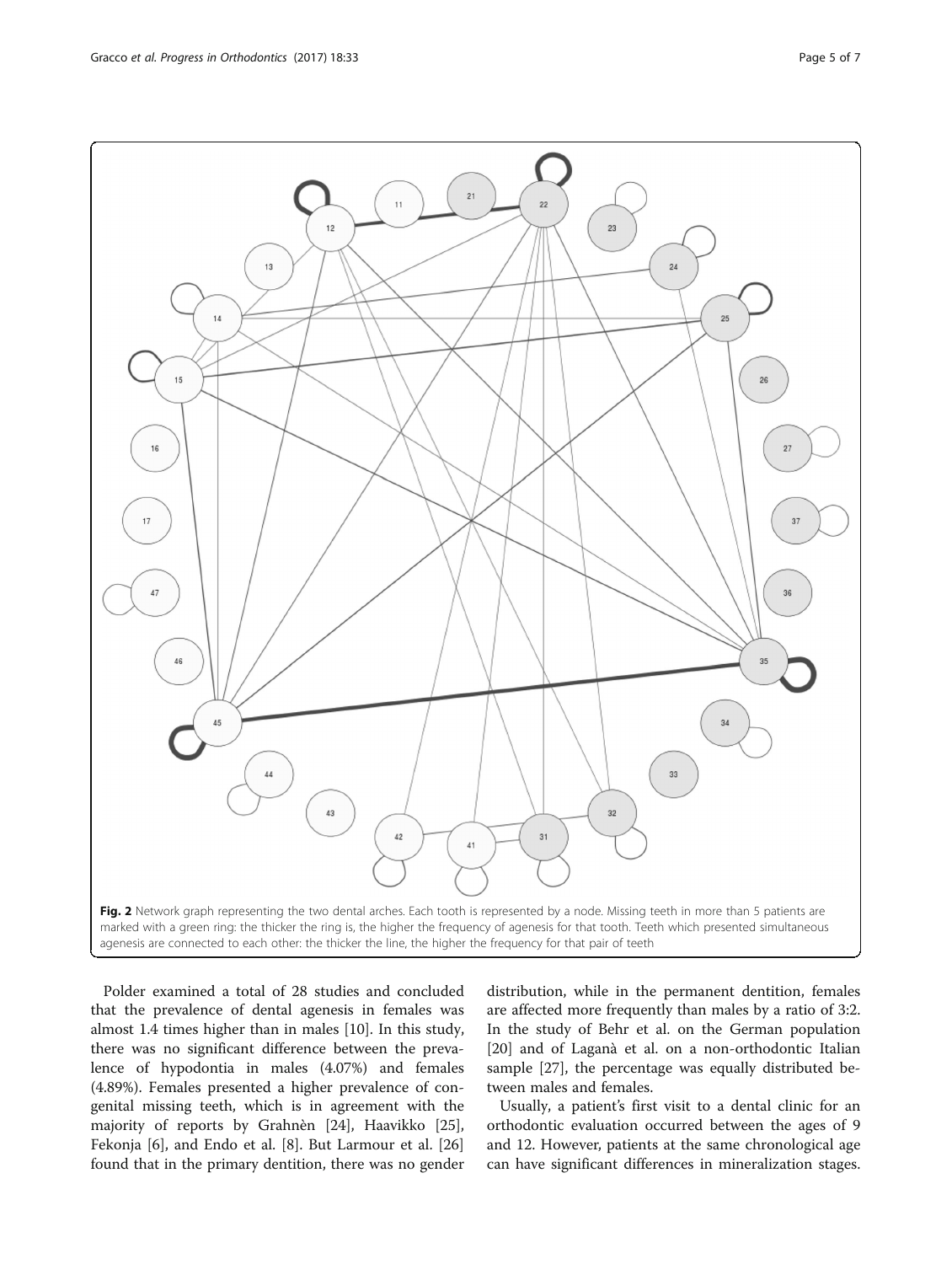<span id="page-5-0"></span>These major differences in mineralization can be found in the lower second premolar buds [\[28](#page-6-0)–[32\]](#page-6-0).

To prevent a false-positive diagnosis of agenesis, we selected 9 as the minimum age because calcification of teeth has usually not been completed by this age [1], and to prevent classification of late mineralized teeth as congenitally missing, final longitudinal panoramic views were also used to confirm a diagnosis of hypodontia.

In the present study, of the individuals identified with congenitally missing teeth, 84% had one or two missing teeth; this is in accordance with other studies by Davis [[33\]](#page-6-0), Fekonja [\[6](#page-6-0)], Gomes et al. [\[34\]](#page-6-0), and Goya et al. [\[35](#page-6-0)]. Thus, most of the affected individuals suffer only a mild form of hypodontia.

We found that the most often congenital missing tooth types in patients observed in our study were mandibular second premolars, followed by maxillary lateral incisors and maxillary second premolars. Lo Muzio et al. [[14\]](#page-6-0) and Laganà et al. [[27\]](#page-6-0) had similar findings in the previous study on the Italian population, whereas Polastri [[15\]](#page-6-0) found that the most affected tooth was the maxillary lateral incisor followed by the mandibular second premolar.

There is some variation in the literature concerning the description of the most frequently missing tooth, excluding third molars. In the European population, the teeth that were most frequently affected by hypodontia are the following: mandibular second premolar, maxillary lateral incisor, and maxillary second premolar [\[10](#page-6-0)]. The mandibular second premolar is the most frequently missing tooth also reported by Polder et al. [\[10](#page-6-0)], Endo et al. [\[8](#page-6-0)], Tunc et al. [[36](#page-6-0)], Goya et al. [[35\]](#page-6-0), and Kirzioglu et al. [\[37\]](#page-6-0). In Malaysian [[19\]](#page-6-0), Turkish [[35\]](#page-6-0), and American populations, the most commonly missing tooth was the maxillary lateral incisor [[13\]](#page-6-0). In the Chinese population, the most frequently missing teeth are mandibular central and lateral incisors [\[10\]](#page-6-0). Teeth with the lowest frequency of agenesis were canines (6 males and 15 females) and the first molars (0 males and 3 females). The first molar was missing only in patients with oligodontia.

We found more missing teeth in the maxilla than in the mandible, and the difference was not significant. This result corresponds with the analysis performed by Peker et al. [\[38](#page-6-0)], as well as Fekonja [\[6](#page-6-0)] and Wong et al. [[39\]](#page-6-0) who found missing teeth considerably more frequently in the upper arch than in the lower arch in orthodontic patients. However, Kirzioglu [[37\]](#page-6-0) found more missing teeth in the mandible than in the maxilla. Gomes et al. [\[34](#page-6-0)] found maxillary hypodontia in 59.2% of patients and in the mandible of 40.8% with an overall ratio of 1.45:1 in orthodontic patients.

Bilateral agenesis manifested a frequency of 4.4%. The most common bilaterally missing teeth were the mandibular second premolar and the maxillary lateral incisor. Goya

et al. [\[35\]](#page-6-0) found that symmetry of congenitally missing teeth was predominant (74.6%), and Kirzioglu et al. [[37](#page-6-0)] observed that bilaterally missing teeth was 73.2%. Moreover, symmetrical hypodontia was predominant, being found in both the contralateral and antagonistic quadrant, possibly suggesting a strong genetic pattern of hypodontia. It was demonstrated also that permanent tooth agenesis, maxillary lateral incisor microdontia, palatally displaced canines, and distoangulation of mandibular second premolars were frequently associated with maxillary lateral incisor agenesis, providing additional evidence of a genetic interrelationship in the causes of hypodontia [\[40](#page-6-0)]. Moreover, a significant decrease in maxillary transversal and sagittal size was demonstrated in patients with dental agenesis [\[41](#page-6-0)].

## Conclusions

We found a higher prevalence of congenital missing teeth (9%) compared to previous similar studies, so hypodontia is not an uncommon anomaly in the Italian population. There were no significant differences in the distribution of congenitally missing teeth between the sexes or in localization by arches and quadrant sides. The mandibular second premolars were the most frequently missing teeth, followed by the maxillary lateral incisors and maxillary second premolars. By early detection of missing teeth, alternative treatments can be discussed and planned with a multidisciplinary team to minimize the complications of congenital missing teeth and to restore the patient's dental esthetics and functionality.

#### Authors' contributions

All authors have approved the manuscript for submission.

#### Competing interests

This manuscript has not been published and is not under consideration for publication elsewhere. The authors declare that they have no competing interests.

### Publisher's Note

Springer Nature remains neutral with regard to jurisdictional claims in published maps and institutional affiliations.

#### Author details

<sup>1</sup>Department of Neurosciences, Section of Dentistry, University of Padua, Via Giustiniani 2, Padua, Italy. <sup>2</sup>Vicenza, Italy.

## Received: 15 February 2017 Accepted: 14 August 2017 Published online: 16 October 2017

#### References

- 1. Rakhshan V. Meta-analysis and systemic review of factors biasing the observed prevalence of congenitally missing teeth in permanent dentition excluding third molars. Prog Orthod. 2013;14:33.
- 2. Bural C, Oztas E, Ozturk S, Bayraktar G. Multidisciplinary treatment of nonsyndromic oligodontia. Eur J Dent. 2012;6:218–6.
- 3. Closs LQ, Weissbluth MF, Nakamura E, Hermann FP. Esthetic and functional rehabilitation for oligodontia in the mixed dentition: case report. J Dent Child. 2012;79(3):193–6.